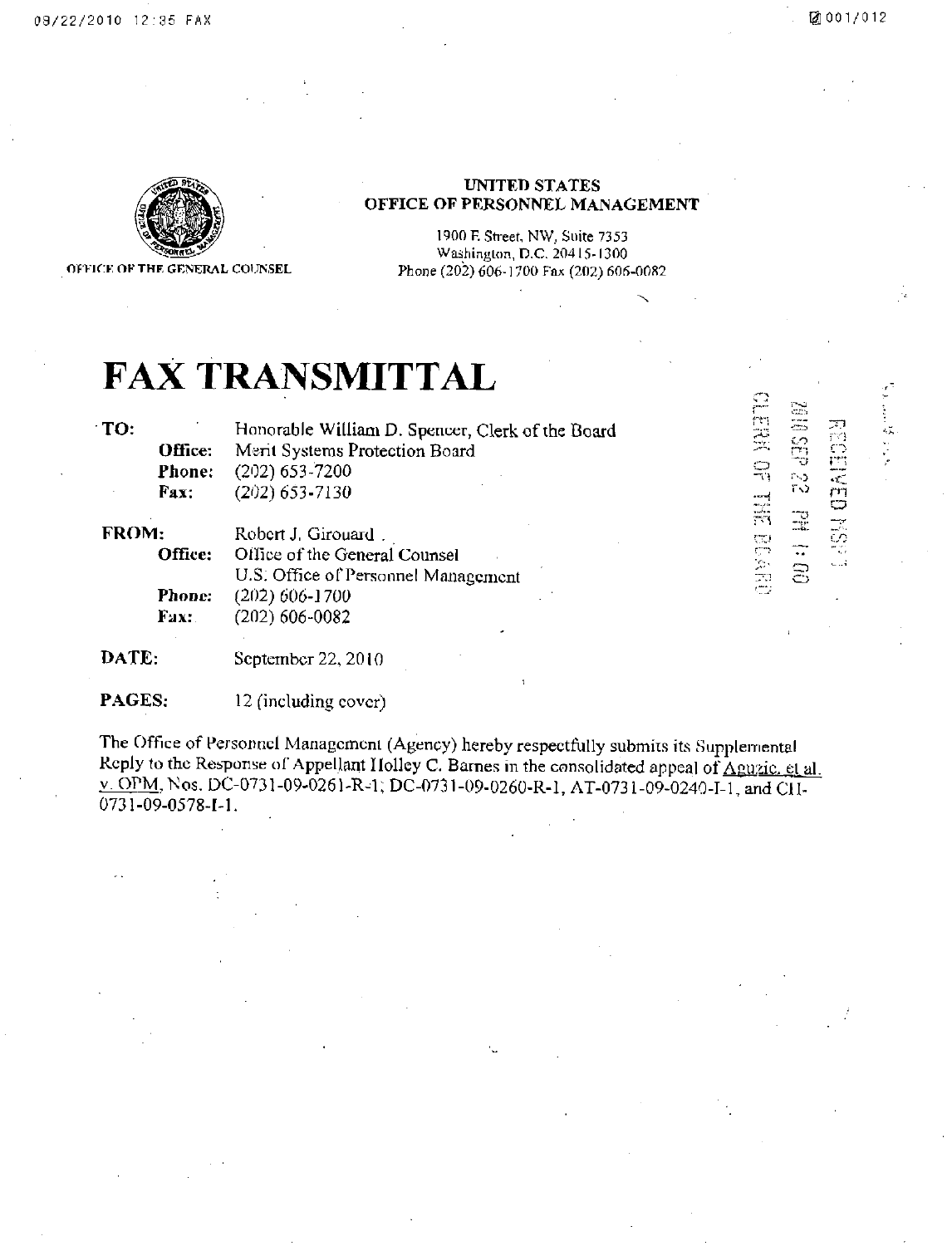#### UNITED STATES OF AMERICA MERIT SYSTEMS PROTECTION BOARD

| Hyginus U. Aguzie, Holley C. Barnes,<br>Jenee Ella Hunt-O'Neal, and | ) Docket Nos.                     |
|---------------------------------------------------------------------|-----------------------------------|
| James A. Scott,                                                     | ) DC-0731-09-0261-R-1             |
|                                                                     | $\rightarrow$ DC-0731-09-0260-R-1 |
| Appellants,                                                         | ) AT-0731-09-0240-I-1             |
|                                                                     | ) CH-0731-09-0578-I-1             |
| V.                                                                  |                                   |
|                                                                     |                                   |
| Office of Personnel Management,                                     |                                   |
|                                                                     | <b>SEP</b><br>-22.200             |
| Agency.                                                             |                                   |
| ↗                                                                   |                                   |
|                                                                     |                                   |

#### OFFICE OF PERSONNEL MANAGEMENT'S SUPPLEMENTAL REPLY TO THE RESPONSE OF APPELLANT HOLLEY C. BARNES

On August 9, 2010, the Merit Systems Protection Board (Board) issued orders to pro hono counsel for two of the Appellants in this consolidated appeal, Holley C. Barnes and Jenee Ella Hunt-O'Neal, giving them the opportunity lo file response briefs, with an opportunity for the Office of Personnel Management (OPM; Agency) to file supplemental replies. Appellants Barnes and Hunt-O'Neal filed their response briefs on August 31, 2010. OPM hereby replies to Appellant Barnes' response brief.<sup>1</sup>

#### ARGUMENT

The Appellant was removed from her job on the basis of OPM's determination that she was not suitable for federal employment under the criteria set forth at 5 C.F.R. Part 731. As we have described in our prior briefs, Part 731 was promulgated consistent with OPM's rule making authority ihat predates the Civil Service Reform Act (CSRA). As we have also shown, when Congress enacted the

OPM replies to Appellant Hunt-O'Neal's response in a separate brief.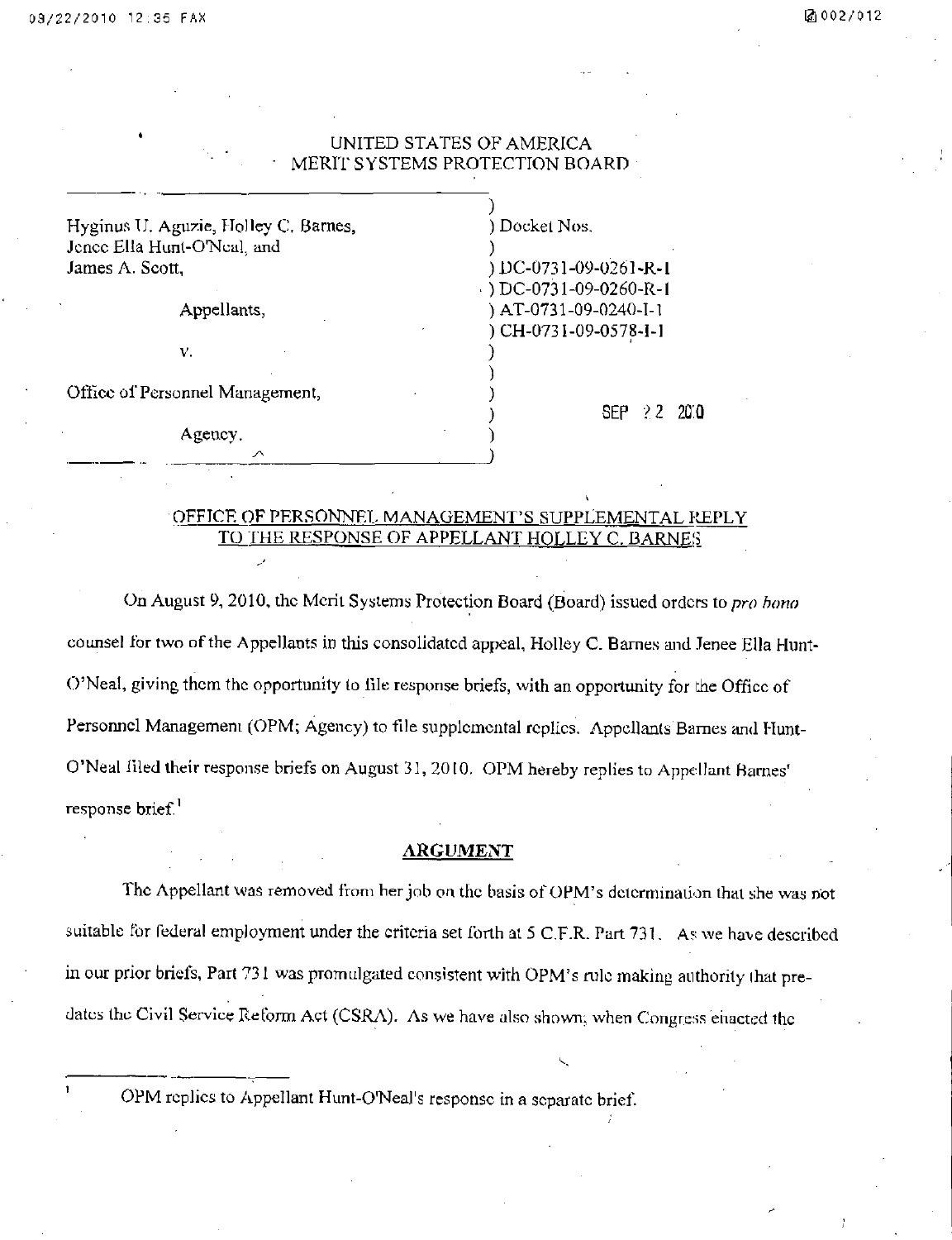CSRA, il expressly ratified and preserved the existing civil service lules, which include.the rules governing suitability.

Under OPM's rules governing suitability actions, employees possess a right of review before the MSPB that is very similar to the right of MSPB review that is provided to employees who have been removed pursuant to Chapter 75. The primary difference between the rights afforded is that the Board may nol "mitigate" a removal that is directed by OPM based on its determination that an individual is not suitable for federal employment as it can a removal action initiated by an agency under Chapter 75. In deciding whether to uphold an unfavorable suitability determination the Board may, however, look at factors that are similar to those it considers when deciding whether a penalty should be mitigated under Chapter 75. In the suitability context, the Board may review these additional considerations in deciding whether OPM has proved the merits of the suitability determination.

This distinction stems from the fundamentally different character of an OPM initiated suitability action against an employee as compared to a Chapter 75 adverse action taking by an employing agency. The former by definition involves a determination that an individual is disqualified generally from continuing lo hold a federal job because of particular types of misconduct that are considered to go to the heart of the civil service examination process (material, intentional false statements, deception or fraud in examination or appointment; refusal to furnish testimony as required  $\sim$ by Civil Service Rule 5.4; or a statutory or regulatory bar which prevents the person's lawful employment). The concept of "mitigation," which allows the Board to review whether a penalty decision is within the bounds of reasonableness and adjust it accordingly, is simply inapposite; if an individual is not suitable (that is, disqualified from) federal employment, removal must be part of the outcome, simply as a matter of logic.

- 2 -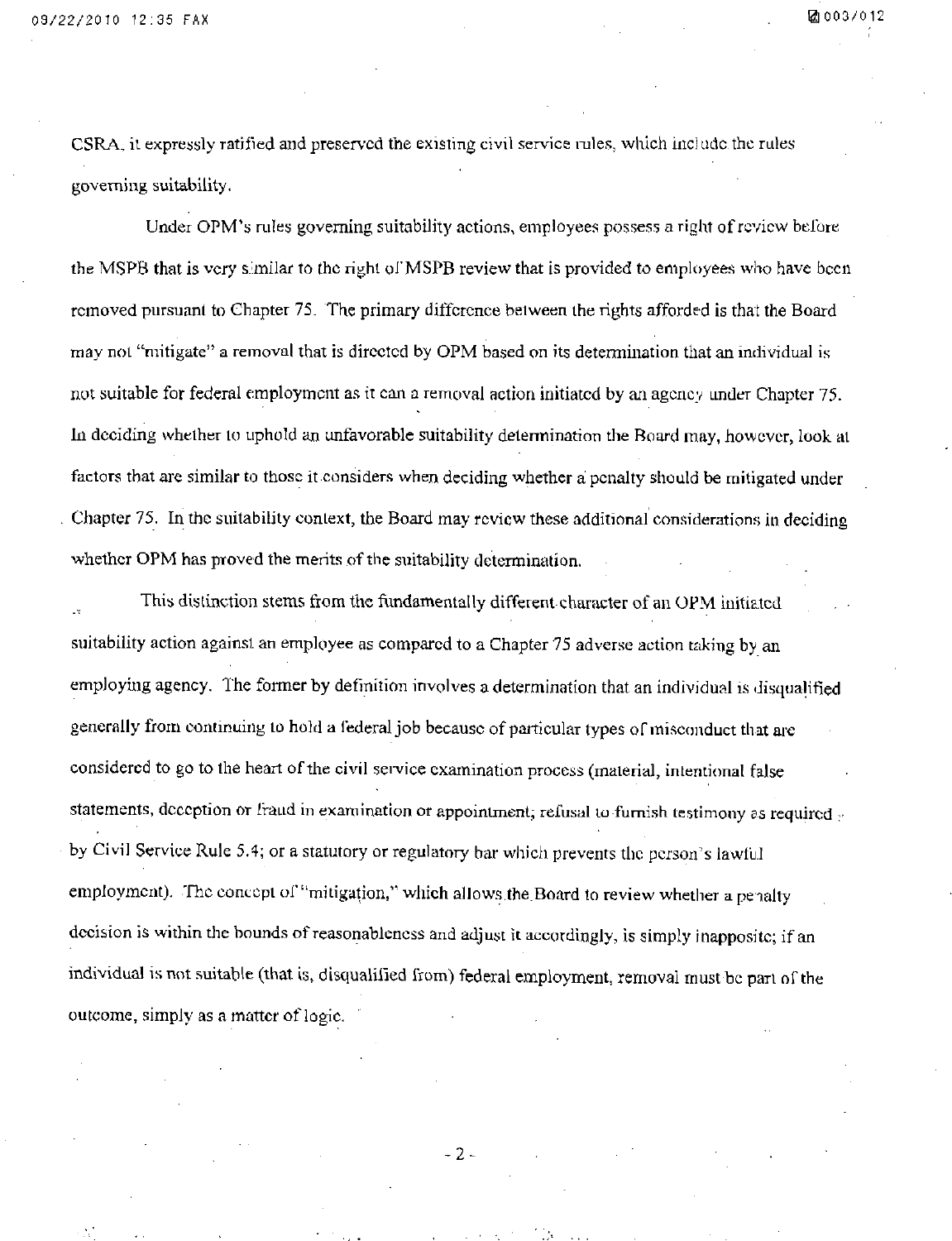The distinctions between unfavorable suitability determinations and Chapter 75 adverse actions are made explicit by OPM's regulations (wliich are entitled to substantial deference) and by the MSPB's own regulations. The distinctions have been applied in a long line of heretofore unquestioned Board and Federal Circuit precedent. The Appellant has failed to provide the Board with a persuasive justification for rejecting OPM's interpretation of the statute or departing from this well established practice and precedent.

#### **A. The Appellant^s "Plain Language" Argument is Without Merit.**

e procedure to factory for a femeralpying the more and a state of the The Appellant argues at some length lhat she fits under the definition of "employee" set forth كالأرادي المكافحان والإسلاميين المعارفة للمنطوق والمواكلات للا in 5 U.S.C. Chapter 75. (Barnes Res. Br. 5-6, Aug. 31, 2010, citing 5 U.S.C. § 751:(a)(1)(A).) She points out that 5 U.S-C. Chapter 75 expressly "applies lo removals" and argues thai a suiiability removal directed by OPM must be an adverse action subject to Chapter 75, since it "is not among the listed statutory exceptions." (Id. 7-8, citing 5 U.S.C. § 7512.). Claiming that the "plain language" of Chapter 75 covers an OPM ordered suitability removal, she (and her amici) argue that OPM's regulations arc not entitled to deference. Id. 4; see also NTEU Amicus Br. 3-5, June 3, 2010; AFGE Amicus Br. 5-8, June 7, 2010.

The Appellant's "plain language" argument is overly simplistic and ignores the overally statutory structure, its historical context, and the critical distinctions between the interests served by agency initiated adverse actions and OPM initiated suitability actions. Thus, OPM acknowledges that . the Appellant meets the definition of "employee" under Chapter 75, and that she has been removed from her job. But what the Appellant glosses over is that Chapter 75 prescribes procedures for "an agency" to take an action against one of its own employees "for such cause as will promote the efficiency of the service.'' subject to OPM's regulations. 5 U.S.C, § 7513(a). Further, the procedural rights afforded by

 $-3 - 1$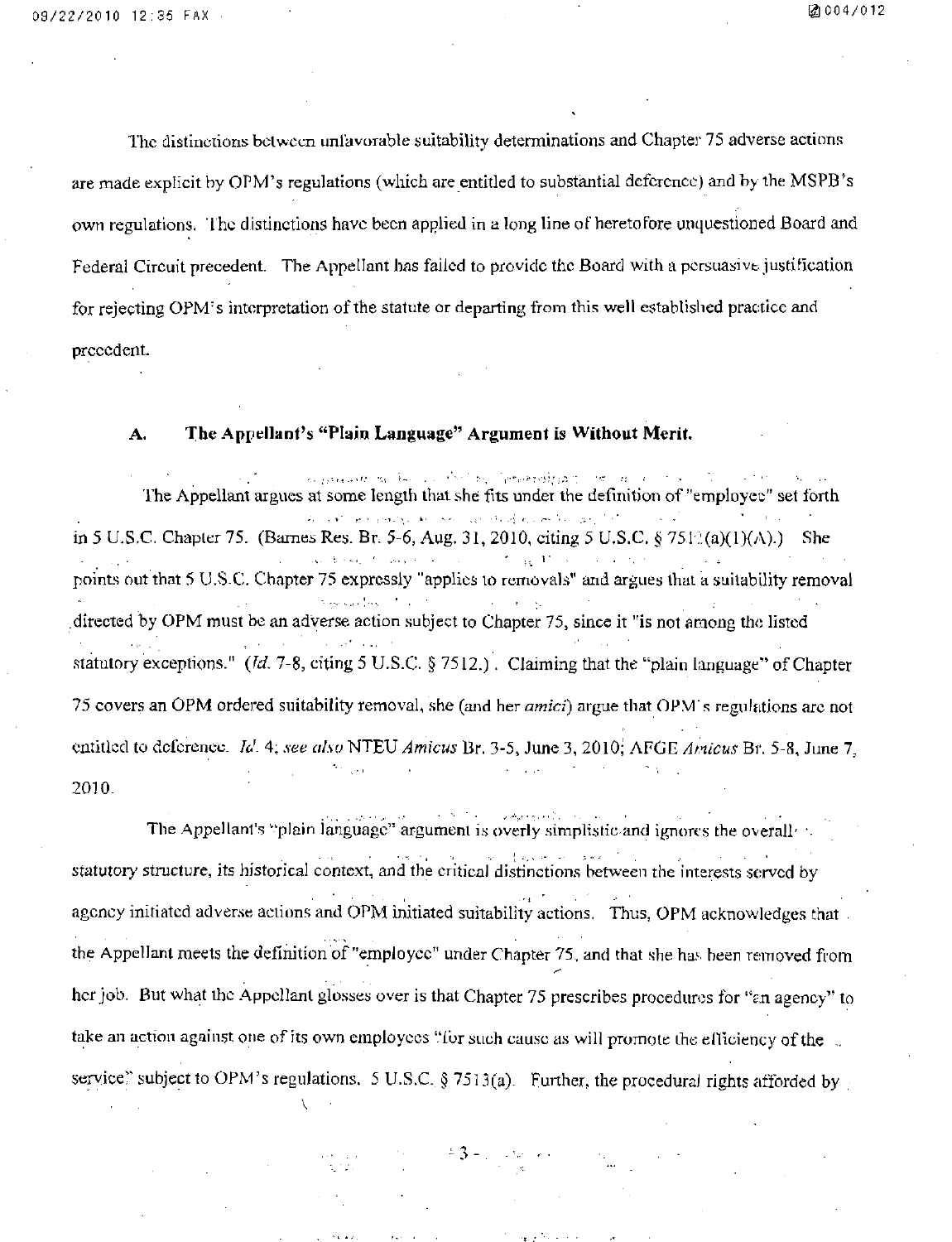section 7513, including the right of appeal to the MSPB contained at section 7513(d) are expressly made applicable only to "an employee *against whom an action is taken under this section*." (Emphasis supplied.) The action taken against the Appellant was not "taken under" Chapter 75 because it was not taken by her employer at its own initiative for such cause as will promote the efficiency of the service; it was directed by OPM and taken pursuant to 5 CFR Part 731. Subpart C, based on the specific standards set forth under that regulatory scheme.

Thus, the structure and text of Section 7513 make it obvious that it was intended to establish employees' procedural rights in the context of actions initiated by their employing agencies, not OPM directed actions. Section 7513(b) provides employees with a right to a written notice of reasons for the proposed action from ''the agency" (not from OPM), lo a reasonable time to answer this employing agency statement of reasons orally and in writing, and to a written decision by the employing agency conceming the proposed removal.-

It is inconceivable that Congress intended to subject suitability determinations made by OPM lo this process, which was clearly designed to allow an employee to secure reconsideration of a decision made by his or her employing agency. The underlying reviewable decision in a suitability dcierminalion is made by OPM, not ar. employing agency. The employing agency exercises no management discretion in removing the employee and therefore cannot reverse the unfavorable suitability dcierminalion as a consequence of an employee's written or oral response. In fact, the employing agency's interests may not be aligned with those of OPM. That is why Civil Service Rule V gives the employing agency as well as the employee the right to "appcal[] the Director's finding that a separation or other action is necessary," see 5 C.F.R. § 5.3(a)(1), a right that OPM has provided in its implementing regulation. See 5 CF.R. § 731.303(b) (Agency's right to answer OPM's charges). Further, an employer may be sanctioned if it fails to remove the employee as ordered. Civil Service Rule V, 5 C.F.R.

 $\Delta$ .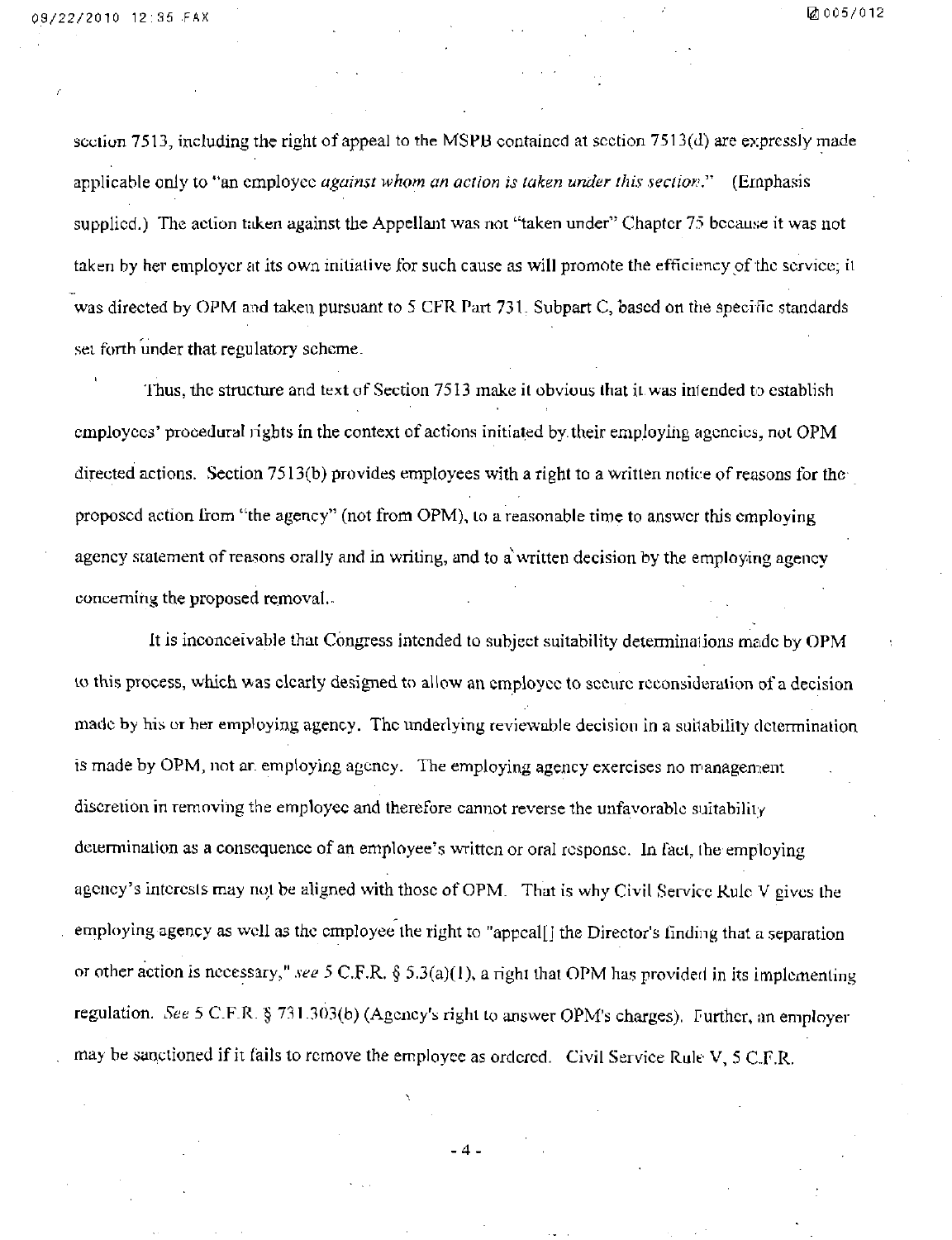§ 5.4(c). The fact that Chapter 75 lists a "removal" as a covered action does not, therefore, compel the conclusion appellant seeks. Cf. Horner v. Andrzjewski, 811 F:2d 571, 575 (Fed. Cir. 1987) (holding that although Chapter 75 expressly applies to furloughs, an emergency furlough is not an action taken under Chapter 75 because the agency has no choice not to order the furlough; "[i]f an . .. [otherwise covered] action is taken because an agency has no choice, . .,. it can reasonably be said that the agency did not 'take an action' covered by chapter 75"). The fact that Chapter 75 lists a "removal" as a covered action does not, therefore, compel the conclusion the Appellant seeks.

Further, the Appellant's "plain language" argument is implausible because substituting the employing agency for OPM in defending a suitability determination undermines the role that OPM plays in protecting the integrity of the examination process and of the civil service generally when it makes suitability determinations. An OPM determination that an employee is not suitable for federal employment involves a broader set of interests than those an individual employing agency possesses. OPM's determination can result in a government-wide debarment of an individual from federal, employment, a remedy that an individual agency lacks the authority or the expertise to order. In making suitability determinations, OPM is acting its role as guardian of the examination process and of the merit based civil service; it is OPM that must prosecute such cases before the MSPB, to protect those broader interests. As noted in OPM's briefs in this consolidated appeal, both Congress and the President have conferred this responsibility on  $QPM$ .  $r_{\text{max}}$  and  $r_{\text{max}}$  are  $r_{\text{max}}$  and  $r_{\text{max}}$  are  $r_{\text{max}}$ .

Finally, the Appellant's reliance on the exceptions clause contained at 5 U.S.C. § 7512 is unavailing. The exceptions clause, lists five types of actions that are subject to other statutory procedures. Its purpose was to reconcile these other codified provisions of the Act with Chapter 75. (See Discussion in Agency Reply Br, at 10-11 & n.7.) Given this purpose (as well as the savings

 $-5<sup>2</sup>$ 

 $2\Delta\left(1/\rho_{\rm{max}}\right)$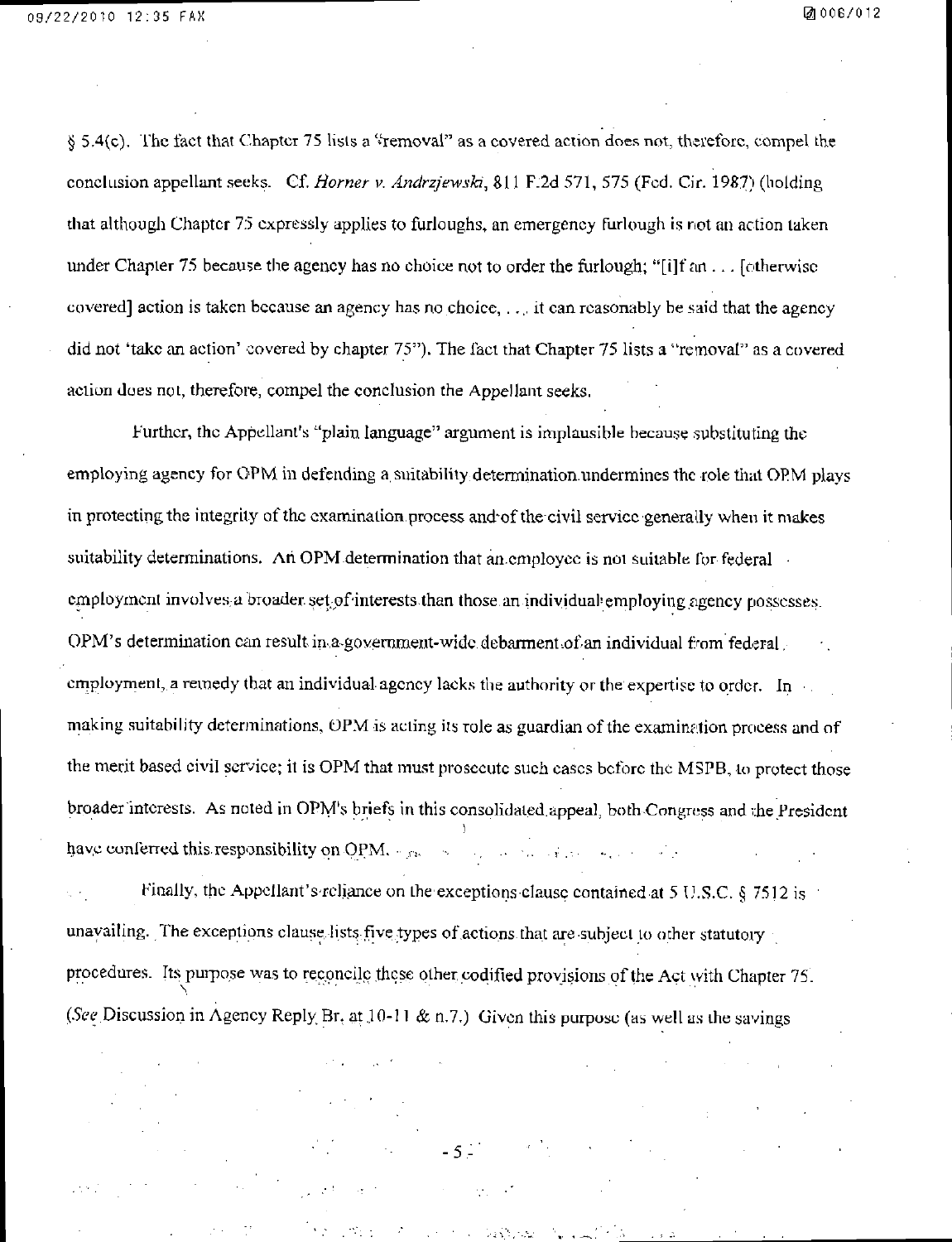provisions of the CSRA), nothing can be read into its failure to explicitly exclude directed removals under pre-existing civil service rules from the coverage of Chapter 75. ^

In short, there is no merit to the Appellant's "plain language" argument (or that of the *amici*). Instead, as OPM argued in its opening and reply briefs, the language and history of the CSRA confurn **that the process Congress set up in the CSRA for adjudicating adverse actions that agencies take against their own employees was not intended to supplant the procedures set forth in Executive order and in**  OPM's regulations for securing review of suitability determinations made by OPM To the contrary, as **is also explained in detail in our previous briefs. Congress expressly stated that it intended to preserve existing civil service rules, including those governing OPM initiated suitability determinations ^'except**  as otherwise provided in the Act.". CSRA, §,904, 5 U.S.C. §1101 note. The Act does not provide an **alternative procedure for the rcvicw.of suitabilily determinations. OPM's.regulations.are entitled to**  deference under Chevron, U.S.A., Inc. v. Natural Res. Def. Council, 467 U.S. 837 (1984). The Board, accordingly, should decline.the Appellant's invitation to depart from decades of settled law and practice, and to invalidate both its own and OPM's regulations governing suitability determinations.

### **B.** OPM's Authority to Promulgate the Suitability Regulations Is Firmly Grounded in **Statute.**

In addition to its "plain language" argument, the Appellant argues more generally that OPM's suitability regulations, in authorizing actions against tenured employees, exceed the authority delegated to OPM under 5, U.S.C. § 3301 to regulate "admission . ... into the civil service" and to "ascertain the fitness of :applicanis.''(BLunes Res. Br;;9-12.) . . .

First, 5 U.S.C. § 3301- is not the;sole statutory authority for OPM's suitability regulations. As slated in the authority citation for 5 C.F.R. Part 731, the regulations are also authorized by a delegation

 $-6-$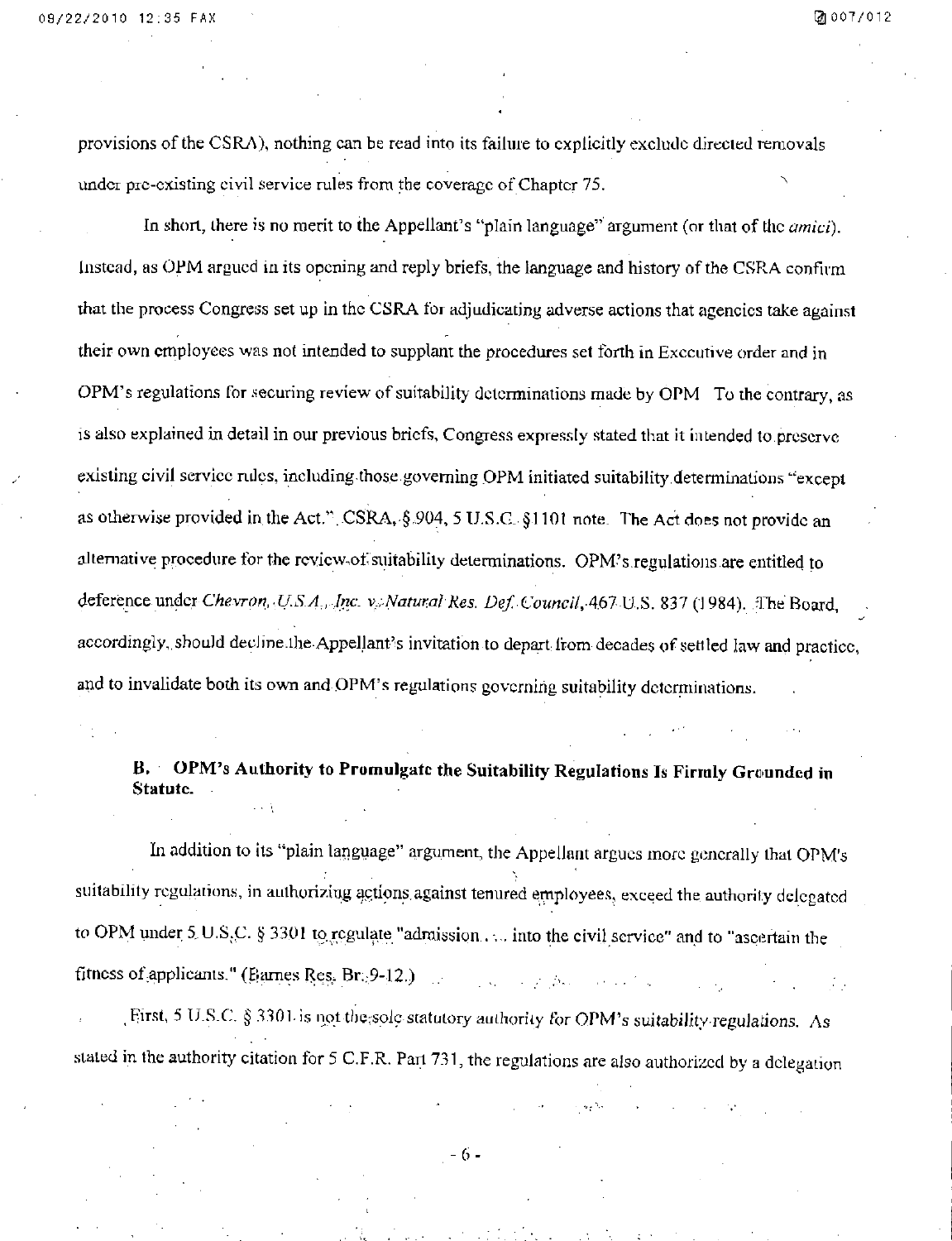$\langle\hat{G}_{\mathbf{z}}\hat{G}_{\mathbf{z}}\rangle$  and  $\langle\hat{G}_{\mathbf{z}}\hat{G}_{\mathbf{z}}\hat{G}_{\mathbf{z}}\rangle$ 

 $\mathcal{L}^{\text{max}}_{\text{max}}$ 

 $\sim 10^{11}$  km s  $^{-1}$ 

under 5 U.S.C § 7301, authorizing the President to "prescribe regulations for the conduct cf employees in the executive branch," and 5 U.S.C. § 1302, authorizing OPM, subjcet to the Civil Service Rules, to "prescribe regulations for, control, [and] supervise  $\ldots$  examinations for the competitive service." (Agency Opening Br,  $9 \& n. 3$ , 11-12.) Consistent with these provisions, OPM has the authority to take a suitability action after the first year of employment, although OPM's jurisdiction to do so is circumscribed, and is limited to three circumstances that go to the heart of the Civil Service examining system. (Agency Reply Br. 3 n. 3.)

The Appellant argues that OPM likewise cannot rely on Executive Order 10577, as amended, as the source of its authority to regulate suitability actions against employees, including directed removals, under rule V of E-Q. 10577, in the face of later-enacted conflicting provisions of the CSRA. (Barnes, Res. Br.  $13.$ ) The Appellant's argument is unavailing because the CSRA itself-reserved the President's existing authorities and delegations: of authority under Executive order."[c]xccpt as otherwise expresslyprovided in" the CSRA [emphasis supplied].: CSRA, § 904, 5, U.S.C. § 1101 note; see also CSRA §.902(a), 5 U.S.C. § 1101 note, discussed *infra*. The CSRA is not a later-enacted statute in conflict with E.O.-10577, since the CSK A itself ratified E.O. 10577 and the delegations made thereunder, and effectednocxpressamendment .or revocationof anyof itsprpyi.sions.^ . ; r:\_ . . .,-.

าราย 1999 การประเทศ 1 เมษายน 1996 ในสมัย ระบาทรองเทพโท เจทิตให้สถานที่ 4 มี สิ่งเรียว ที่ 1 สำหรับ 1 ที่ 1 สำ

and the consistent of a light for put of a soft of a fit of

and<br>The Stock of the State of the State of the State of the State of the State of the State of the State of the State of the State of the State of the State of the State of the State of the State of the State of the State

^ Moreover, as OPM argued;in greater detail in its, previous briefs, even if Congress had not plainly signaled, in CSRA §§ 902(a) and 904, its intent to reserve distinct suitability actions and procedures, Congress' intent to do so must be presumed. Lackhouse v: Merit Sys. Prot. Bd., 773 F.2d 313, 316 & n. 6, 317 (Fed. Cir. 1985); Lovshin v. Dep't of the Navy, 767 F.2d 826, 840, 842 (Fed. Cir. 1985).

a sa mga bayan ng Kabupatèn Bandang Kalipang Salam Salam Sangang Kabupatèn Kalipang Kabupatèn Kalipang Salam S

and the state of the state of the state of the state of the state of the state of the state of the state of the

The Carpenter process.

**1999** County of the Band of the County of the County of the County of the County of the County of the County of the County of the County of the County of the County of the County of the County of the County of the County

**中国的社会和国家的社会和科学研究** 

kin which will be paper and the control of the second space of the control of the

**Concert Address of Concert**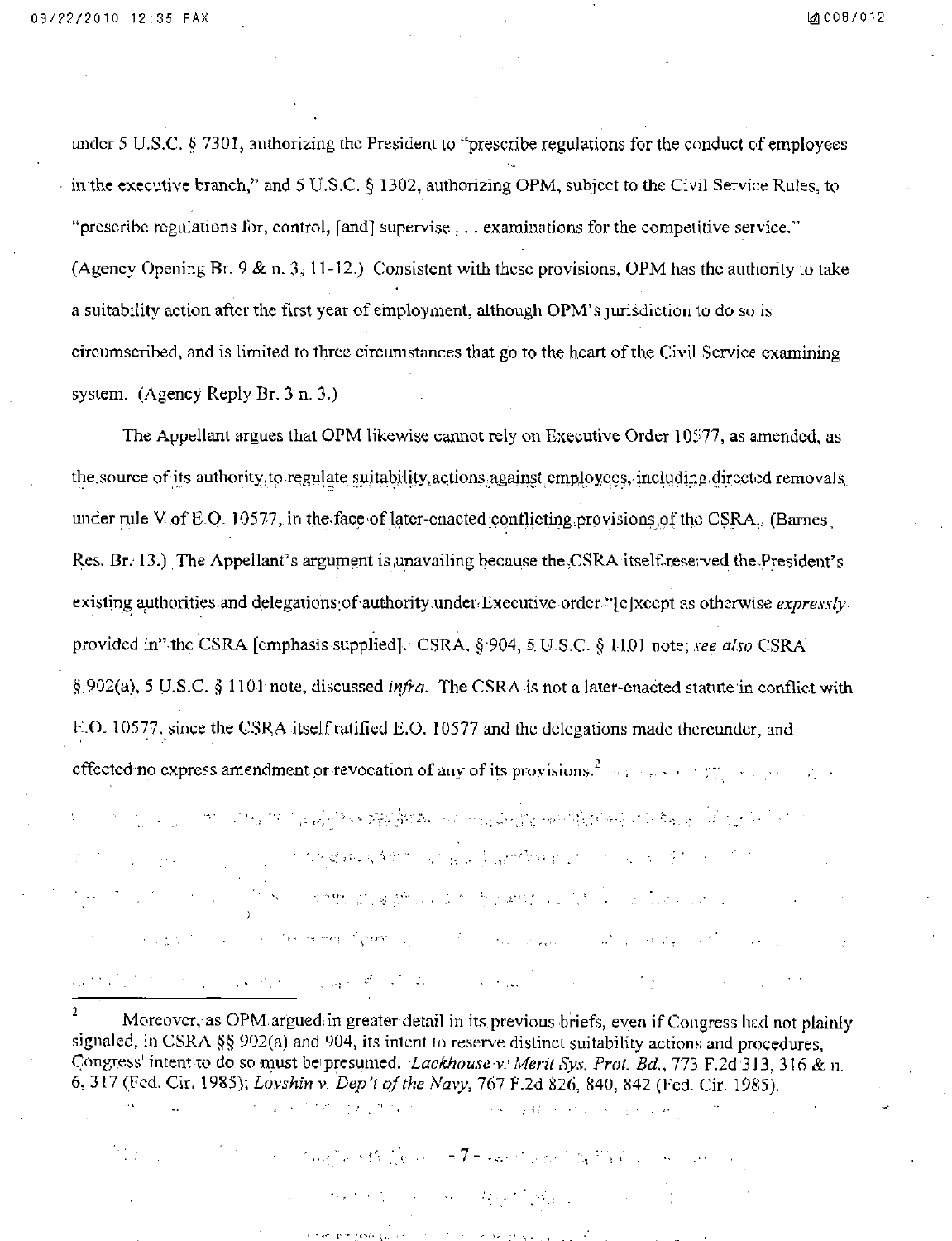#### C. The "Unified Penalty" Principle is Inapplicable to Suitability Actions.

The Appellant finally argues that if the Board has jurisdiction over a suitability removal as an adverse action under 5 U.S.C. Chapter 75, the Board also has adverse action jurisdiction over other suitability actions taken against the employee, such as debarment or cancellation of eligibilities, under the "unified penalty" principle. (Barnes Res. Br. 14-15, citing Brewer v. Am. Battle Monuments Comm'n, 779 F.2d 663, 664-5 (Fed. Cir. 1985); Campbell v. Dep't of Veterans Affairs, 93 M.S.P.R. 70, 73 (2002).)

The "unified penalty" principle allows the Board to determine whether a removal or other adverse action taken under Chapter 75 has had conditions placed upon it, such as an accompanying reassignment, that make the adverse action "excessive or unreasonable" in .the circumstances, and therefore subject to mitigation. See Brewer; 779. F.2d at 665. Even if the Board could review a directed removal under adverse action procedures,, the Board could not. review a debarment or a cancellation of cligibilities, as part of a, "unified penalty.": Debarment and cancellation of eligibilities are actions made expressly distinct from the directed removal by regulation, and they serve-to prospectively regulate the conduct of and admission into examinations, not to place conditions on a directed removal. (See Agency. Opening-Br. 26; S<sub>.</sub>U.S.C. § 1302(a); Civil Service Rule II, 5 C, F, R. § 24(a); 5 C.F.R. §§ 731.203(a)(1), (a)(3), (a)(4).) ^ • ... . . -,.

## CONCLUSION • 1999 POSSESSION • 1999 POSSESSION • 1999 POSSESSION • 1999 POSSESSION • 1999 POSSESSION • 1999 POSSESSION • 1999 POSSESSION • 1999 POSSESSION • 1999 POSSESSION • 1999 POSSESSION • 1999 POSSESSION • 1999 POSSES

 $\mathcal{L}^{\mathcal{L}}(\mathcal{L}^{\mathcal{L}})$  is the contribution of the  $\mathcal{L}^{\mathcal{L}}(\mathcal{L}^{\mathcal{L}})$ 

 $\mathcal{O}(\mathcal{O})$  ,  $\mathcal{O}(\mathcal{O})$ 

 $\mathcal{A}$  and  $\mathcal{A}$  with  $\mathcal{A}$ 

... For the foregoing reasons, and the reasons stated in the Agency's prior submissions in this appeal, the Appellant was entitled to appeal her removal, only under 5:C.F.R. Part 731, not under 5 U.S.C.

and the company of the company of the company of the company of the company of the company of the company of the

 $\mathcal{L}_{\text{max}} = \mathcal{L}(\mathbf{u}, \mathbf{u}) + \mathbf{d}\mathbf{e} \mathbf{e}^{-\frac{1}{2}\mathbf{e}^{\mathrm{T}}_{\mathbf{e}}}\mathbf{z}$ 

**The Property Section 1999** 

-.8